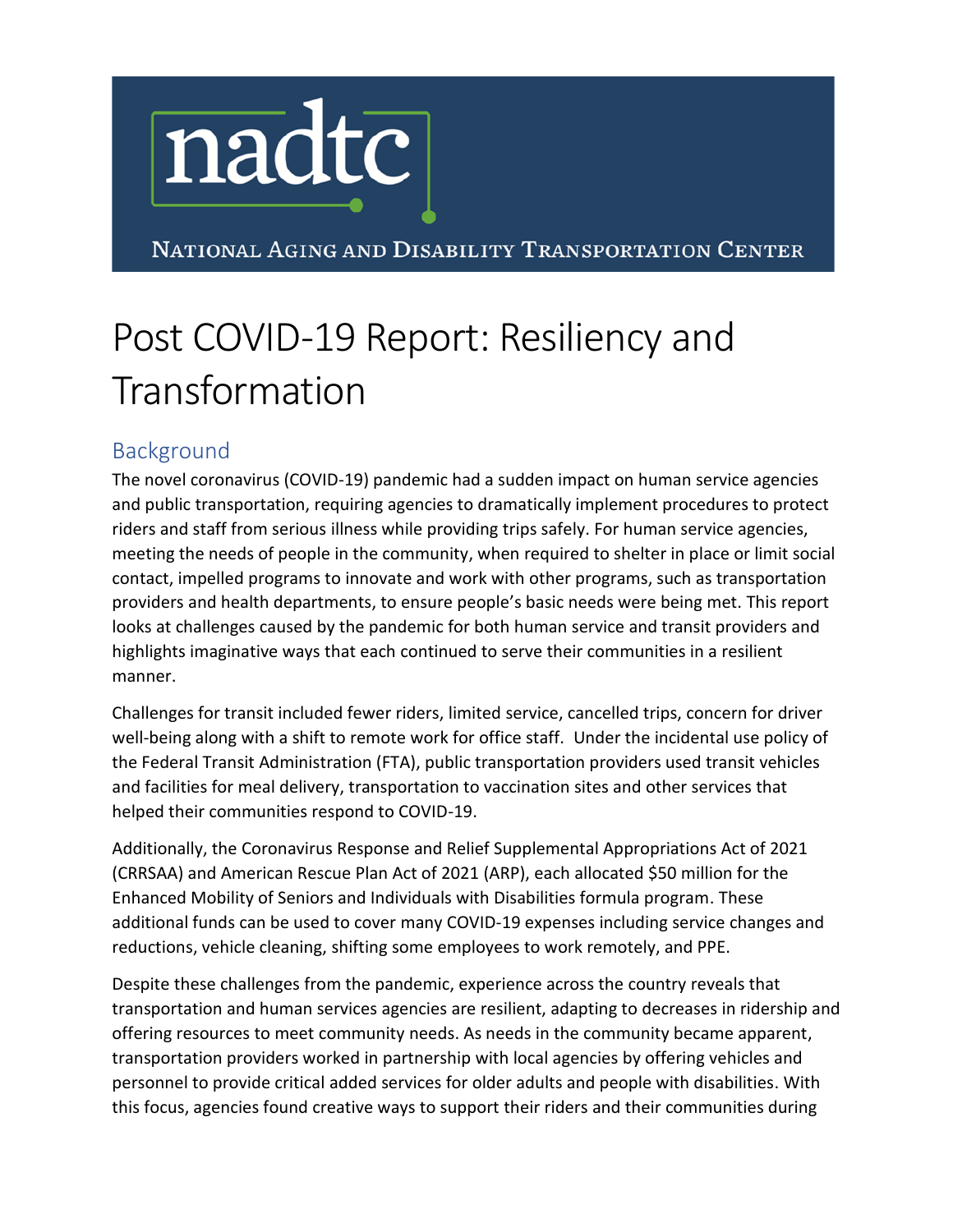the pandemic. The experiences endured by transportation providers and human service agencies can offer transformative lessons for future health emergencies that will provide a foundation for readiness when residents and communities need quick action and support by deploying vehicles and staff.

# Transformation of Staffing and Volunteers

A key transformation within public transportation as a result of needed health and safety measures, was changing roles and tasks of staff and volunteers. With a great reduction in the demand for trips, staff were sometimes furloughed or even let go, but as non-traditional opportunities for using vehicles arose, staff were put back in place to fulfill these tasks. In other instances, staff roles changed to meet needs such as reassignment to loading vehicles with meals, supplies, or transporting agency staff to community residential sites for people with disabilities when public transit was not operating. Drivers with health concerns could sometimes choose not to drive, reduce their working hours, or were assigned to other tasks. For many agencies, the pandemic highlighted the importance of keeping staff and volunteer drivers safe and offering skills orientation and training to help them with new roles. Trainings included the proper use of personal protective equipment (PPE) for drivers, social distancing methods, and vehicle cleaning. When carrying supplies or other cargo, drivers also received training for proper securement of bins and use of tie-down straps.

#### Transformation with Creative Use of Vehicles and Food Delivery

For people staying at home, packaged food or prepared meal delivery became a vital service provided by drivers. Grocery items are picked up from food banks and supermarkets, then delivered to homes. As an added bonus provided by some programs, nutrition programs added recipes and tips for use and storage of food items with a delivery. When pandemic safety restrictions eased, shopping trips for residents to purchase food, personal items, and household supplies were increased.

# Transformation with Healthcare Visits and Medication

To alleviate a critical need, transportation providers offered rides for people to critical medical appointments such as dialysis, COVID testing or vaccination sites, and shopping for medical equipment or prescriptions. While some programs reduced services, such as volunteer drivers, other providers stepped in to offer rides to essential services, such as dialysis and medical appointments. Similarly, human service and transit providers stepped in to assist with delivery of medications or medical supplies for individuals at home when refills were needed or nursing staff rode along to assist with medical equipment, such as, adjustments to insulin pumps. These actions of cooperation and sharing of information ensured that pandemic restrictions were not detrimental to the health of many community members.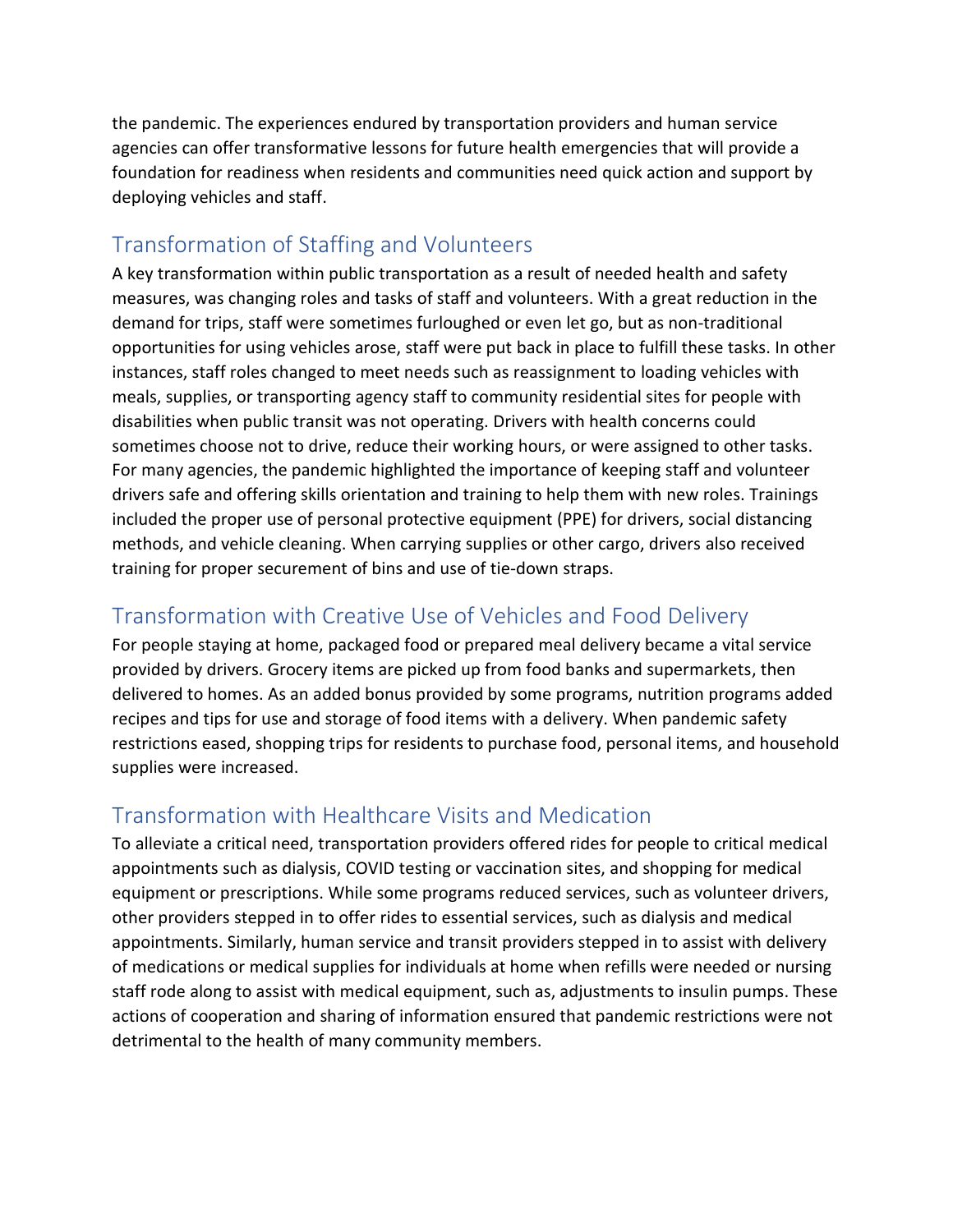# Transformation Through Virtual and On-line Services

With the restriction or elimination of face-to-face interactions, transportation and human service providers became creative and flexible to quickly transition to virtual or on-line services to distribute information and gather feedback. Providers found an opportunity to expand contact through virtual engagement with individuals or groups who were not previously involved in community surveys or in-person outreach events. These newly established connections are vital for future planning activities to gain perspectives of underrepresented groups needing transportation. A hybrid approach between virtual and in-person engagement will probably be the norm for the future.

Similarly, travel training, usually done in small groups or individually, was restructured so that basic travel elements, such as bus routes, boarding, seating, or wheelchair securement is explained through on-line sessions and videos. These videos were developed to create a virtual learning experience from bus arrival to destination with discussion points on vehicle features explained along the way. Additionally, videos also offered options for a language interpreter, captioning, and real time chat with the clients during a travel training session.

Throughout the pandemic, medical providers increased the use of telehealth for general health appointments and as a tool to screen people before they arrived at a hospital or clinic. These screenings offered an opportunity for healthcare staff to set up additional services with specialists such as physical therapy or wound care. In rural areas, an obstacle to providing telehealth services has been access to high-speed internet. In these situations, a creative option implemented in some areas was for staff to assist people by delivering the technology needed for an online visit or completing the virtual healthcare visit in a vehicle using a mobile hotspot connection or Wi-Fi.

#### Examples

#### City of Schaumburg, Illinois

Just to the west of Chicago, the City of Schaumburg transportation services (human services and dial-a-ride) decided to help wherever possible as the pandemic reduced ridership. Nicholas Christopher, Transportation Director, says that his department decided early in the pandemic that vehicles and drivers would be available to meet any reasonable need. When their Governor put a stay-at-home order in place in March 2020, one critical need that became apparent was food delivery for older adults or people with disabilities who could not leave their homes.

Transportation staff worked with aging services and other organizations to pick up items from food banks and senior nutrition sites and deliver directly to those in need. A bonus with these visits was that drivers could check-in with residents to see if they were doing well or had other needs. If an issue is identified, the need is communicated to the Township of Schaumburg Office of Senior or Disability Services through a phone call.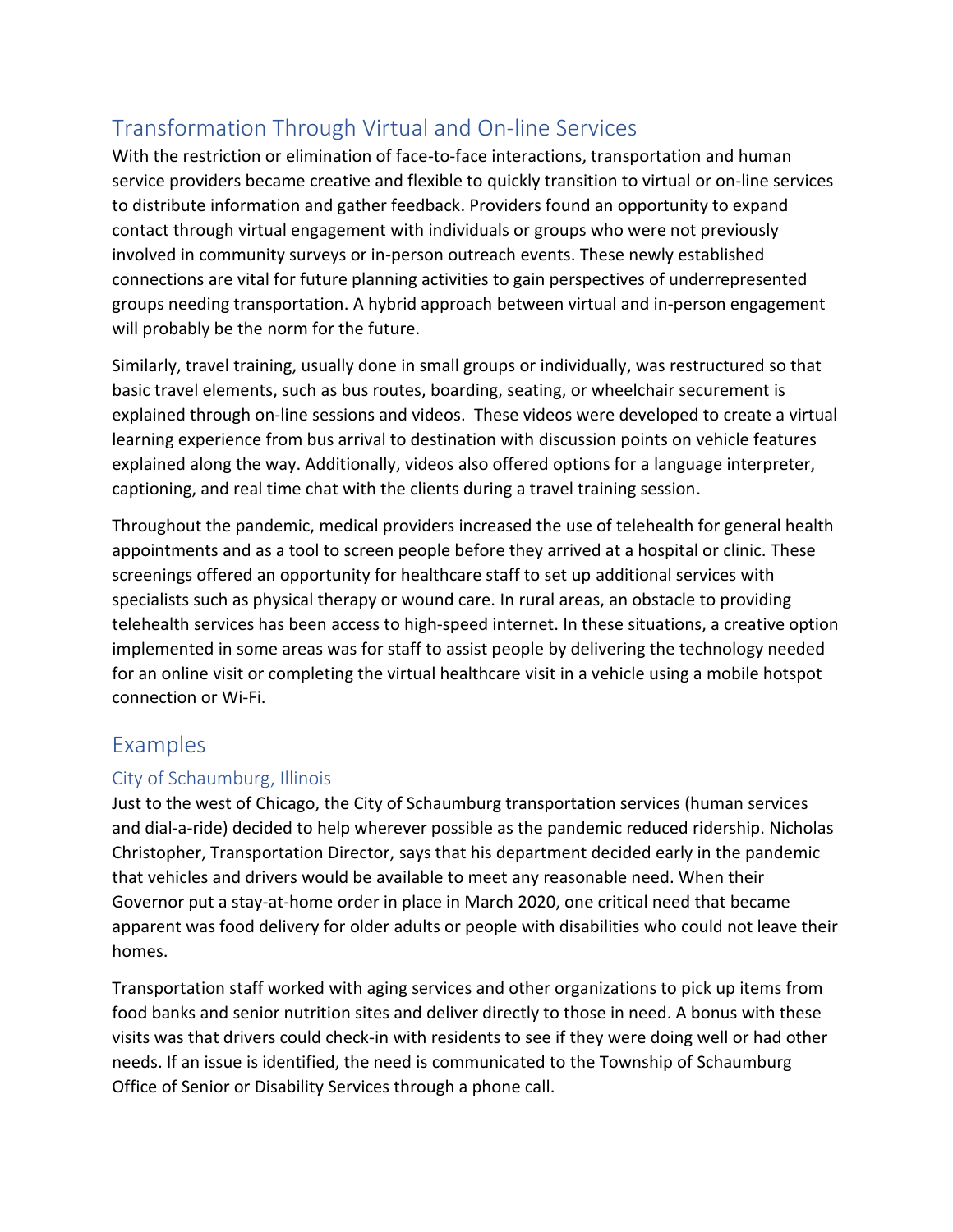#### Southern Highlands, West Virginia

Southern Highlands Community Mental Health Center, a multi-discipline behavioral support agency, started offering rides to participants in rural mountainous areas to locations with strong Wi-Fi or cellular service, allowing them to connect with telehealth providers. Additionally, when needed, staff would visit clients' homes to set up laptops, tablets, or phones and provide training on how to use these devices for telehealth appointments. For people with chronic health conditions or even basic health care needs, assisting with telehealth ensured proper treatment could be maintained or updated until in-person medical appointments were possible.

#### Summary

As the COVID-19 pandemic evolves, human services and transit agencies will continue to adapt and transform to assist the community and the people they serve. They have become champions that fulfill community needs by providing services beyond traditional rides. Quickly, providers adapted their operations to support food distribution, delivery of personal protective equipment (PPE), assist with telehealth appointments while maintaining traditional roles such as providing trips for individuals to employment sites. Providers transformed their services to ensure older adults and people with disabilities remained healthy and connected during a global health crisis. Agencies across the country have been flexible and resilient to adjust and reshape delivery of services to people during the COVID-19 public health emergency.

Despite many challenges of the pandemic, human services and transportation providers continue to be recognized as valuable partners for health departments, nutrition programs, and other social support agencies. Human services and transit providers continue to be a valuable voice and asset for post-pandemic activities and will be in future crisis situations such as extreme weather events. The pandemic created important opportunities for organizations to recognize and address inequities in transportation services for disadvantaged populations to work together for planning services and managing assurances that rides and technology will be accessible and usable for all. The resiliency shown by these organizations and their staff through the COVID-19 pandemic provides valuable lessons that human services and transit providers can meet the needs of the community through coordination with community partners and transformative action for future community and national emergencies.

#### Resources

National Aging and Disability Transportation Center (NADTC) – COVID-19 Resources <https://www.nadtc.org/covid-19-resource-center/>

American Public Transportation Association (APTA) - COVID-19 Resource Hub <https://www.apta.com/covid-19-resource-hub/>